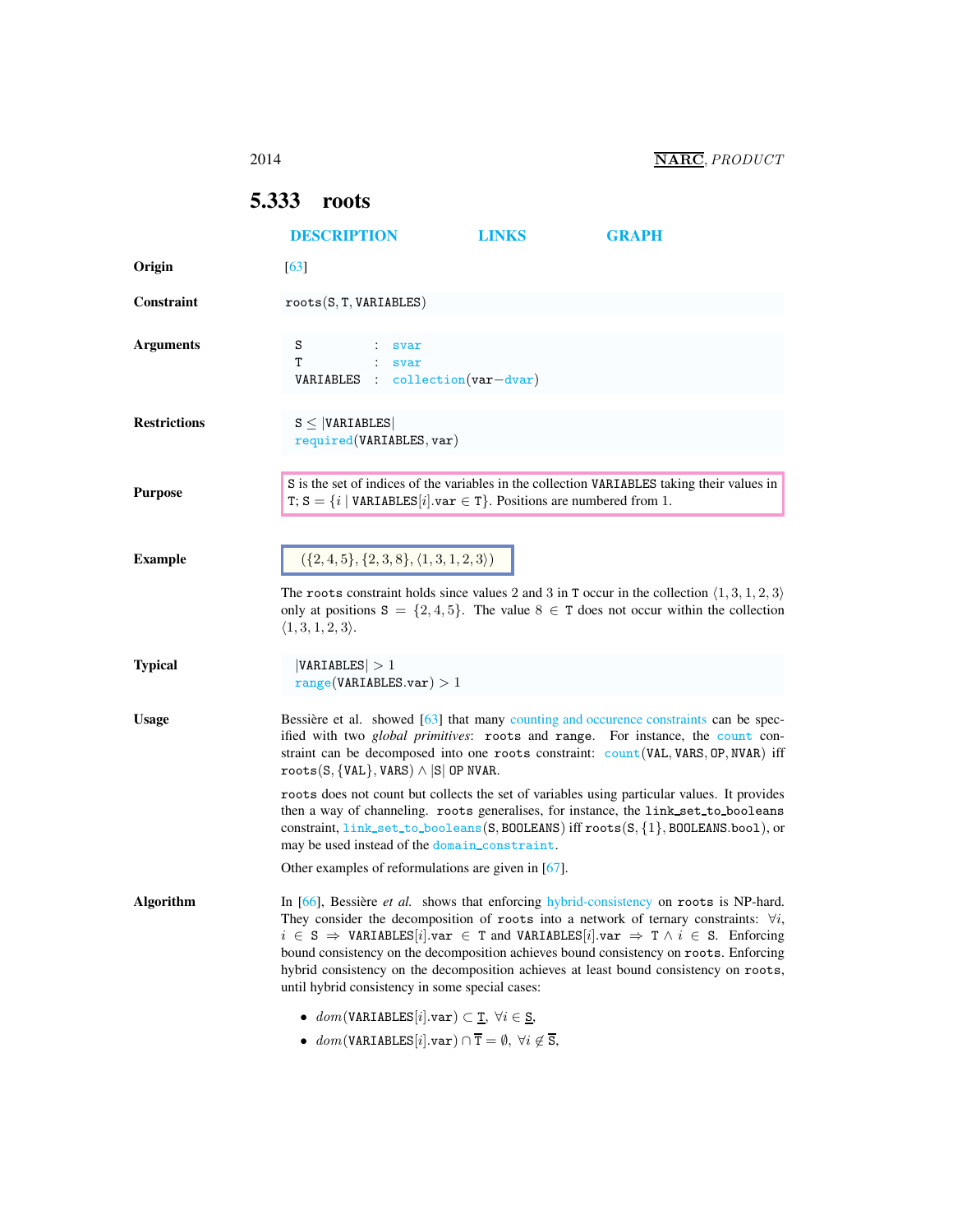- VARIABLES are ground,
- T is ground.

Enforcing hybrid consistency on the decomposition can be done in  $O(nd)$  with  $n =$ |VARIABLES| and  $d$  the maximum domain size of VARIABLES[ $i$ ].var and T.

<span id="page-1-0"></span>Systems [roots](http://www.g12.cs.mu.oz.au/minizinc/downloads/doc-1.4/mzn-globals.html#roots) in [Gecode](http://www.gecode.org/), roots in [MiniZinc](http://www.g12.cs.mu.oz.au/minizinc/). See also common keyword: link\_set\_to\_booleans *(constraint involving set variables)*. related: among *(can be expressed with* [roots](#page-0-1)*)*, assign and nvalues *(can be expressed with* [roots](#page-0-1) *and* range*)*, atleast, atmost *(can be expressed with* [roots](#page-0-1)*)*, common *(can be expressed with* [roots](#page-0-1) *and* range*)*, count *(can be expressed with* [roots](#page-0-1)*)*, domain constraint, global cardinality, global contiguity *(can be expressed with* [roots](#page-0-1)*)*, symmetric alldifferent, uses *(can be expressed with* [roots](#page-0-1) *and* range*)*. Keywords characteristic of a constraint: disequality. constraint arguments: constraint involving set variables. constraint type: counting constraint, value constraint, decomposition.

filtering: hybrid-consistency.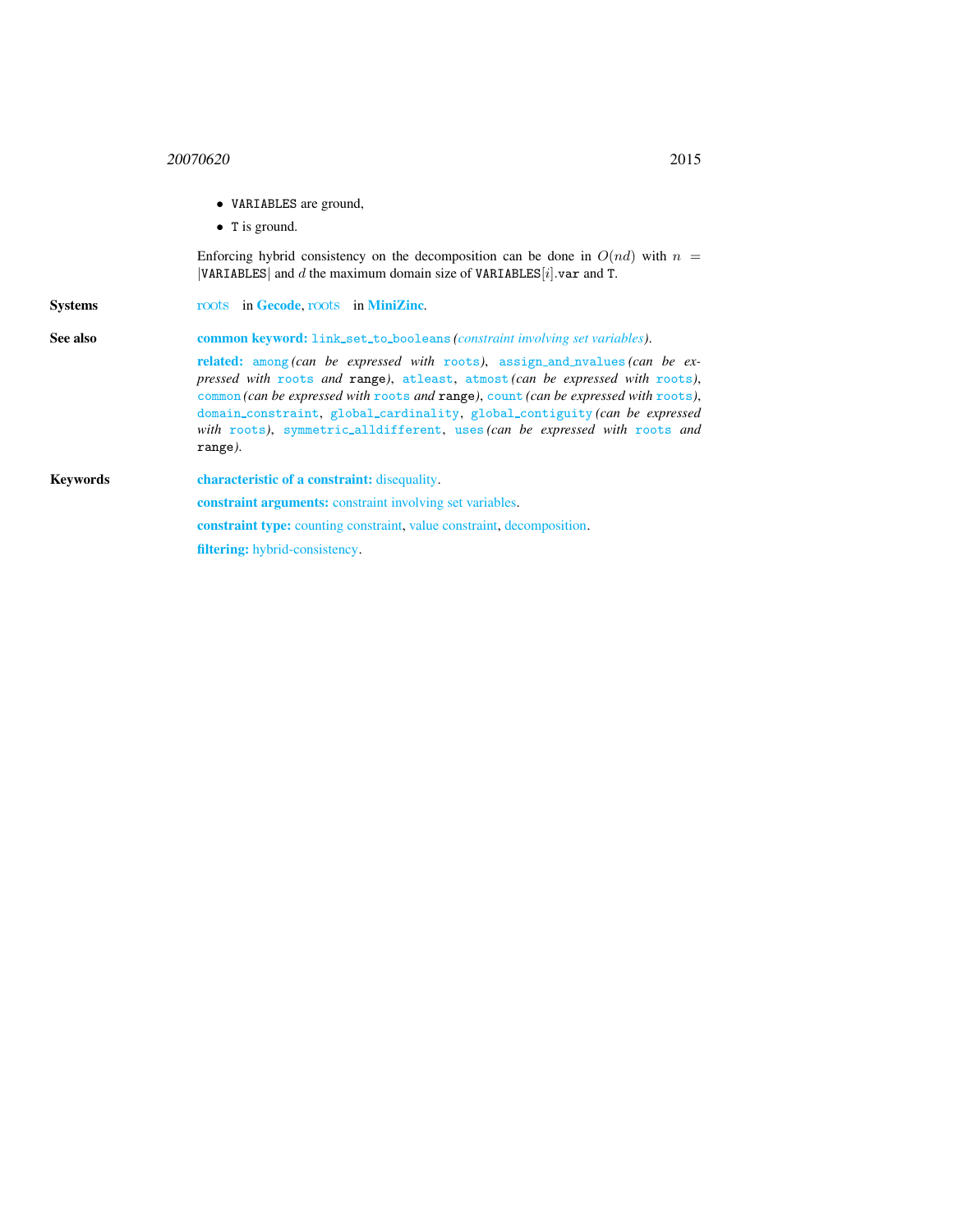2016 **NARC**, *PRODUCT* 

| <b>Derived Collection</b> |                                                                                    |  |  |
|---------------------------|------------------------------------------------------------------------------------|--|--|
|                           | $col(SETS-collection(s-svar, t-svar), [item(s-S, t-T)])$                           |  |  |
| Arc input(s)              | <b>SETS VARIABLES</b>                                                              |  |  |
| Arc generator             | $PRODUCT \rightarrow collection(sets, variables)$                                  |  |  |
| Arc arity                 | $\overline{2}$                                                                     |  |  |
| Arc constraint $(s)$      | in_set(variables.key, sets.s) $\Leftrightarrow$<br>$in_set(variables.var, sets.t)$ |  |  |
| Graph property(ies)       | $NARC =  VARIABLES $                                                               |  |  |



Figure 5.662: Initial and final graph of the roots constraint

Graph model

<span id="page-2-0"></span>